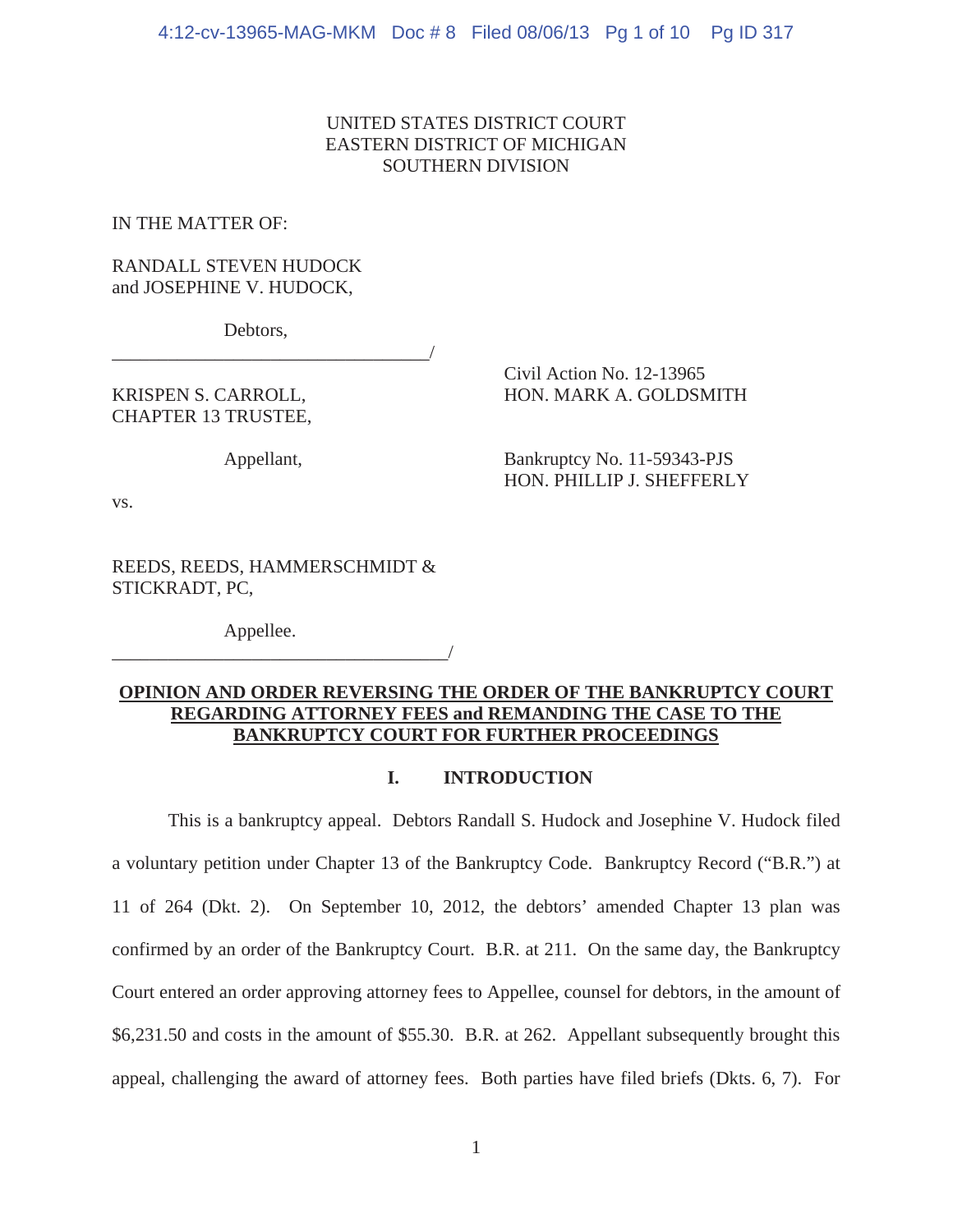#### 4:12-cv-13965-MAG-MKM Doc # 8 Filed 08/06/13 Pg 2 of 10 Pg ID 318

the reasons that follow, the Court reverses the order of the Bankruptcy Court awarding attorney fees to Appellee, and remands the case to the Bankruptcy Court for further proceedings.

## **II. BACKGROUND**

The action below is a voluntary Chapter 13 bankruptcy petition filed by Randall S. Hudock and Josephine V. Hudock. The debtors filed schedules of their assets and liabilities, on which they noted that they possessed a residence worth  $$180,000$ . B.R. at 25. On Schedule D – Creditors Holding Secured Claims, the debtors listed a claim held by Everhome Mortgage Co., with an amount of \$179,920, all of which was secured by a mortgage on the residence, except for \$620, which was unsecured. B.R. at 34. The schedule also listed a claim held by Mortgage Service Center in the amount of \$97,560, which was a home equity loan secured by a second mortgage on the residence, all of which claim was no longer secured. B.R. at 34.

The debtors filed a Chapter 13 plan. B.R. at 92. The plan indicates that the debtors sought to strip the lien of Mortgage Service Center and "treat the debt as a class eight, general unsecured claim." B.R. at 94. The plan lists the market value of the property as \$180,000. Id.

The debtors then filed an adversary claim against Mortgage Service Center, alleging that the debtors are entitled to avoid the unsecured second mortgage. B.R. at 108-109. The debtors subsequently dismissed this complaint and filed a complaint against Bank of America, N.A., which was the party that actually held the second mortgage. B.R. at 116-117. The second complaint was identical to the first, except that the name of the defendant was changed. PHH Mortgage Corp., as servicer for Bank of America, filed objections, alleging that there was equity in the residential property above the first mortgage lien and PHH Mortgage was therefore entitled to a fully secured lien on the property. B.R. at 119.

In subsequently-filed amended schedules, the debtors listed the value of the residential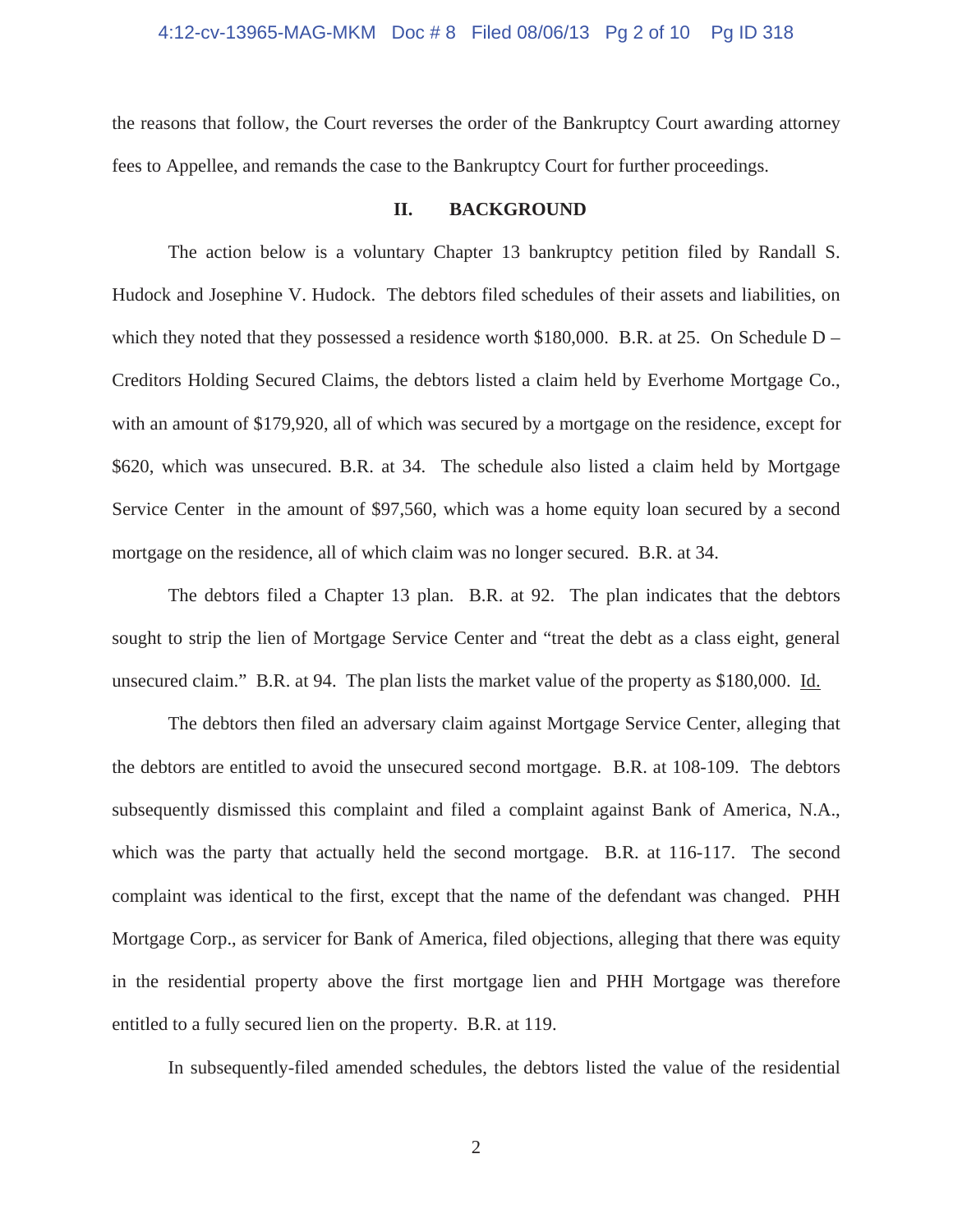# 4:12-cv-13965-MAG-MKM Doc # 8 Filed 08/06/13 Pg 3 of 10 Pg ID 319

property at \$278,180. B.R. at 178. The debtors also filed an amended Chapter 13 plan that provided for the surrender of the mortgage property. B.R. at 189. This amended plan was confirmed by order of the Bankruptcy Court. B.R. at 211. Appellee then filed an application for attorney fees in the amount of \$7,031.50 and costs in the amount of \$55.30. B.R. at 215-216. Appellee did not bill for the hours worked on the first adversary complaint. B.R. at 224.

On June 19, 2012, the Bankruptcy Court conducted a hearing on the application for approval of attorney fees. At the hearing, Andrijana Vujic on behalf of Appellee stated, "Mr. Hudock and Mrs. Hudock believe that their house was worth less than the first mortgage. They looked at the market and talked to some real estate agents. . . . I was in constant contact . . . regarding appraisals and just discussing resolution of this adversary. Much of this is not even charged for." B.R. at 247. She continued, "[W]hen my clients obtained an appraisal and we realized that a lien strip may not be proper, we discussed . . . about possibly bifurcating the claim." B.R. at 247-248. Bifurcation would have resulted in a partial stripping of the second lien. See Appellee's Br. at 9 (Dkt. 7).

The Bankruptcy Court, ruling from the bench, stated:

[T]he trustee's largest point here is that this is not a case that warrants a \$7,086 fee, and even the debtor's counsel's own estimate as recently as February 29 when the amended plan was filed estimated \$5,500 for the life of the plan.

. . . .

In the In re Boddy case, B-o-d-d-y, the Sixth Circuit, 1991, explained that in the Court's consideration of the factors under Section 330(a) of the Bankruptcy Code, the Court should apply a lodestar analysis, which is basically to determine a reasonable hourly rate, which should consist of the prevailing market rate in the relevant legal community for similar services by a lawyer's reasonably comparable skills, experience, and reputation. And the next step in this lodestar analysis identified in In re Boddy is to determine the lawyer's reasonable hours. So the trustee's objection focuses on both aspects of the lodestar analysis, first the hourly rates and, second, the reasonable hours.

B.R. at 256-257.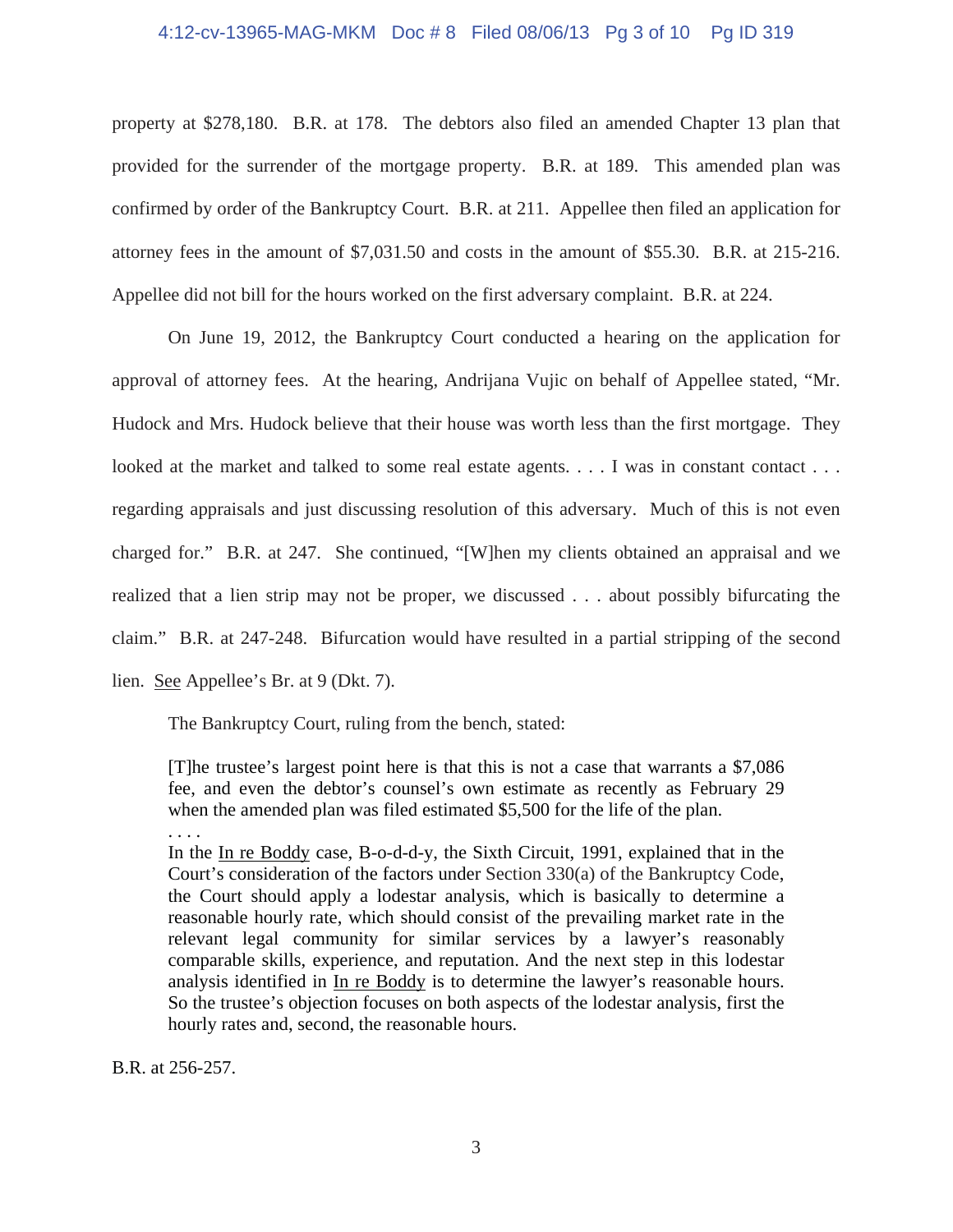## 4:12-cv-13965-MAG-MKM Doc # 8 Filed 08/06/13 Pg 4 of 10 Pg ID 320

The Bankruptcy Court overruled Appellant's objection regarding hourly rates, concluding

that Appellee's hourly rates were reasonable. B.R. at 257. The Bankruptcy Court then stated:

I'm going to reduce the fees, not as much as the trustee has suggested, but I'm going to reduce them by \$800, which I think would provide a fee that is still far in excess of the standard fee for a case of this kind or the fee that's customarily charged for a case of this kind, and I'm satisfied with the explanation of the circumstances here that there were good reasons why it took as much as it did, but I'm not persuaded that the entire fee is reasonable.

So rather than pick out specific hours, I will note that in making my reduction of \$800 that there were multiple adjournments of the confirmation hearing that appear to have been caused by the -- among other reasons -- I realize there were some other issues outstanding, but they appear to have been caused in large part by the two adversary proceedings and the attempt by the debtors to seek lien strip relief which, frankly, was unlikely based on the debtor's own schedules, so I think that's the primary reason why I think the fees were driven up as high as they are.

B.R. at 259-260.

 The Bankruptcy Court then entered an order approving attorney fees in the amount of \$6,231.50 and costs in the amount of \$55.30. B.R. at 262.

## **III. STANDARD OF REVIEW**

A bankruptcy court's order allowing or disallowing fees under 11 U.S.C. § 330(a) will not be disturbed on review, unless the bankruptcy court abused its discretion. In re Veltri Metal Prods., Inc., 189 F. App'x 385, 388-89 (6th Cir. 2006). "An abuse of discretion occurs when the bankruptcy court relies upon clearly erroneous findings of fact, improperly applies the law, or uses an erroneous legal standard." In re Airspect Air, Inc., 385 F.3d 915, 920 (6th Cir. 2004). See also In re Robinson, 189 F. App'x 371, 373 (6th Cir. 2006) ("bankruptcy court is afforded broad discretion in determining attorney's fees" under 11 U.S.C. § 330(a)). The standard of review of the bankruptcy court's findings of fact is clear error, and the standard of review of the bankruptcy court's conclusions of law is de novo. In re The Gibson Group, 66 F.3d 1436, 1440 (6th Cir. 1995).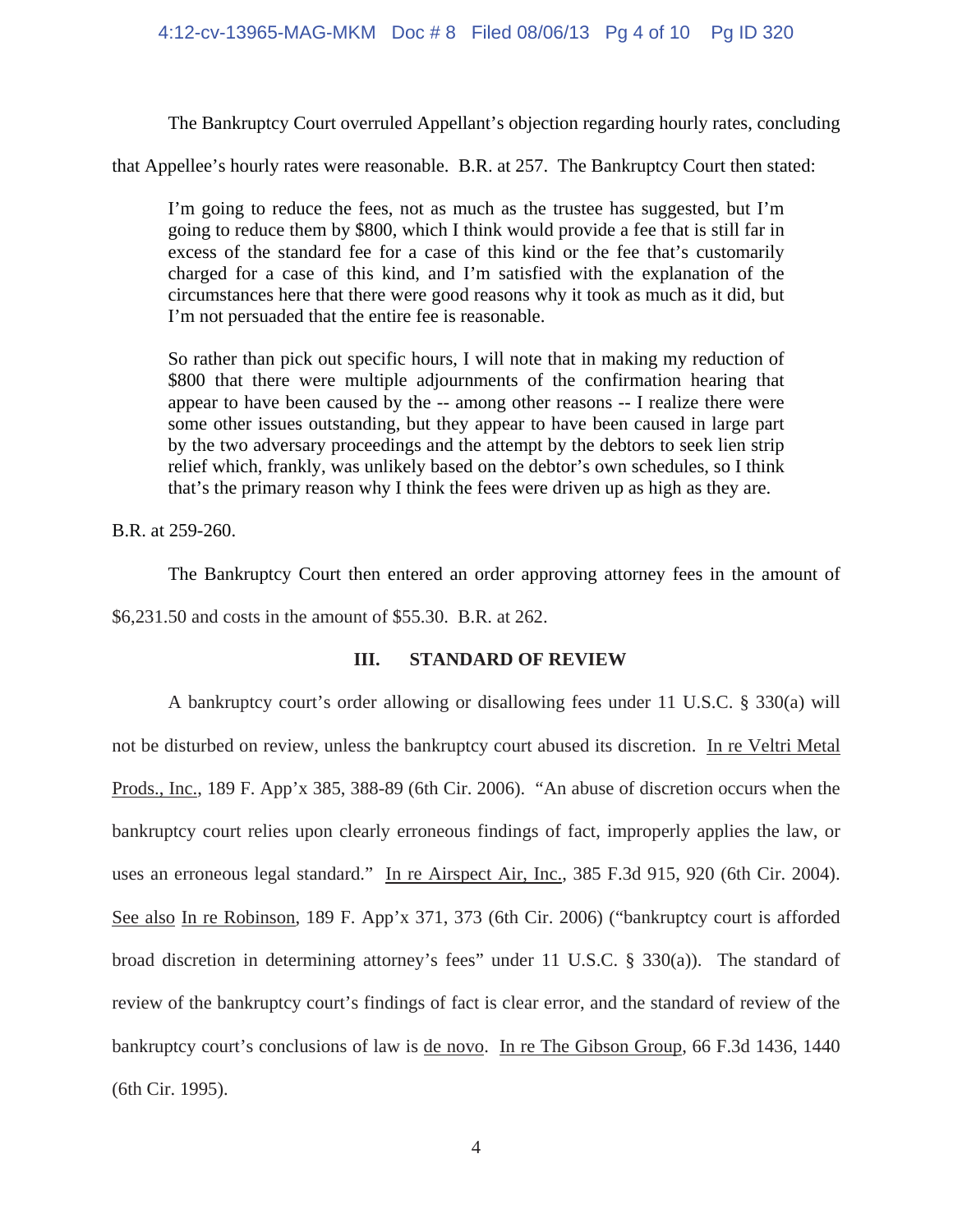#### **IV. ANALYSIS**

 Appellant argues that the Bankruptcy Court abused its discretion by failing to properly apply the lodestar analysis by declining to determine the reasonable number of hours worked by the debtors' counsel on the bankruptcy case, and instead making a nominal reduction in fees based on the futile lien strip proceedings. Appellant Br. at  $6-7$  (Dkt.  $6$ ).<sup>1</sup> Appellee responds that the Bankruptcy Court knew and applied the appropriate lodestar analysis, with citations to controlling authority. Appellee Br. at 8 (Dkt. 7). Appellee further argues that the debtors' counsel did not bill for any fees incurred through the filing of the first adversary claim, which was brought against the wrong party, and that the second adversary lien strip claim conferred a reasonable benefit on the debtors by opening the door to the possibility of bifurcating the second mortgage loan. Id.at 9. Appellee argues that the Bankruptcy Court's findings of fact were therefore not clearly erroneous and should be upheld. Id. at 9-10.

A bankruptcy court has the authority to reduce attorney fee awards that "exceed[] the reasonable value of [] such services." 11 U.S.C. § 329(b). The Bankruptcy Code provides that a bankruptcy court must consider the following factors in determining the amount of attorney fees to be awarded:

**(3)** In determining the amount of reasonable compensation to be awarded to an examiner, trustee under chapter 11, or professional person, the court shall consider the nature, the extent, and the value of such services, taking into account all relevant factors, including--

**(A)** the time spent on such services;

 $\overline{\phantom{a}}$ 

**(B)** the rates charged for such services;

<sup>1</sup> Appellant does not challenge on appeal the Bankruptcy Court's determination of the reasonableness of the hourly rate.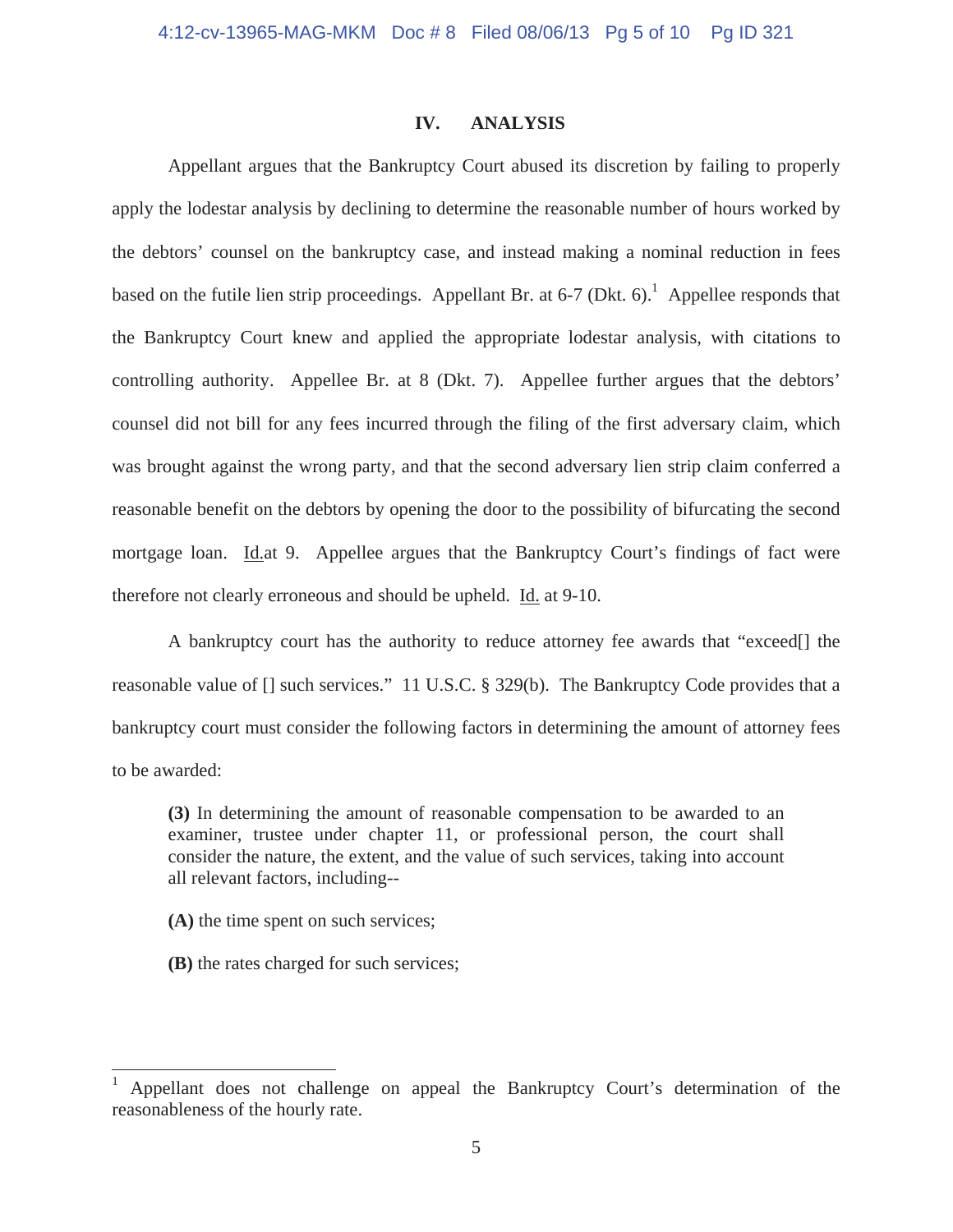## 4:12-cv-13965-MAG-MKM Doc # 8 Filed 08/06/13 Pg 6 of 10 Pg ID 322

**(C)** whether the services were necessary to the administration of, or beneficial at the time at which the service was rendered toward the completion of, a case under this title;

**(D)** whether the services were performed within a reasonable amount of time commensurate with the complexity, importance, and nature of the problem, issue, or task addressed;

**(E)** with respect to a professional person, whether the person is board certified or otherwise has demonstrated skill and experience in the bankruptcy field; and

**(F)** whether the compensation is reasonable based on the customary compensation charged by comparably skilled practitioners in cases other than cases under this title.

**(4)(A)** Except as provided in subparagraph (B), the court shall not allow compensation for--

**(i)** unnecessary duplication of services; or

**(ii)** services that were not--

**(I)** reasonably likely to benefit the debtor's estate; or

**(II)** necessary to the administration of the case.

**(B)** In a chapter 12 or chapter 13 case in which the debtor is an individual, the court may allow reasonable compensation to the debtor's attorney for representing the interests of the debtor in connection with the bankruptcy case based on a consideration of the benefit and necessity of such services to the debtor and the other factors set forth in this section.

11 U.S.C. § 330(a).

 The Sixth Circuit has held that the lodestar method of calculating attorney fees is applicable to bankruptcy cases. In re Boddy, 950 F.2d 334, 337 (6th Cir. 1991). Under the lodestar analysis, "the court will arrive at an attorney's fee by first determining the 'lodestar' amount, which is calculated by 'multiplying the attorney's reasonable hourly rate by the number of hours reasonably expended.'" Id. (citations omitted).

In determining reasonable attorney's fees, the Bankruptcy Court must expressly calculate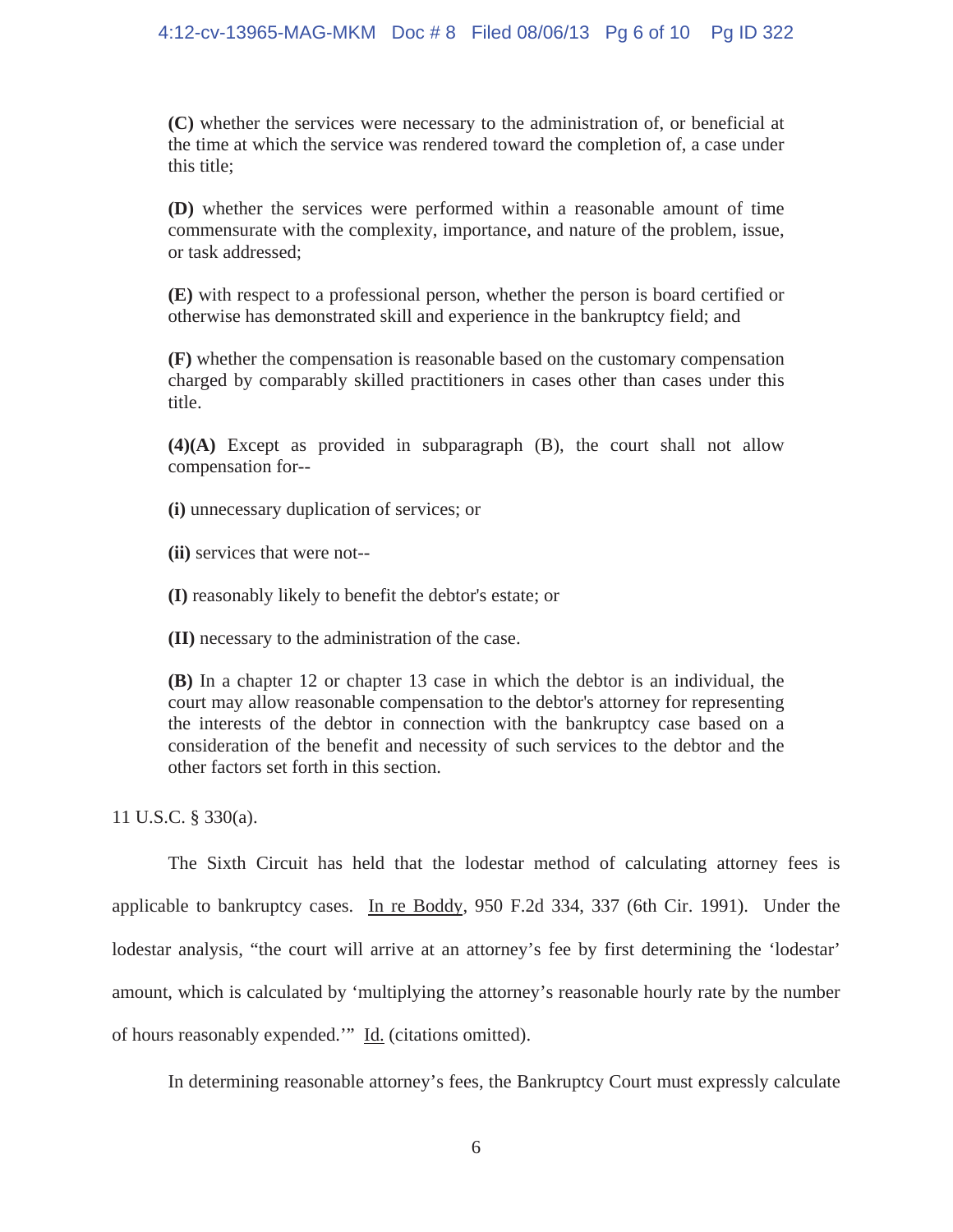the lodestar amount, rather than relying on other standards to determine the fee award. In re

Boddy, 950 F.2d at 337-338. The Sixth Circuit has explained:

In the present case, the bankruptcy court did not engage in the lodestar analysis. The bankruptcy court instead employed the Robinson "normal and customary" standard to determine the fee award. No effort was made to determine a reasonable hourly rate for the particular attorney handling the case and then multiply that rate by the reasonable hours worked on the case. Rather, the court focused on whether the services performed were "extraordinary" in order to determine if interim fees were warranted. This was an abuse of discretion by the bankruptcy court because it applied an improper legal standard.

. . . .

Nor can it be argued that the bankruptcy court's approach in the present case necessarily involved use of the lodestar method. This is not apparent from the bankruptcy court's opinion, and we will not infer that the proper analysis was performed without some evidence in the record. Indeed, one of the problems with the bankruptcy court's approach is that it allows the court to award attorney's fees with little or no analysis of how the fees are determined. We are unable to assess the propriety of a fee award on appeal without any explanation as to how the court calculated the amount of the award. Matter of Evangeline Refining Co.*,* 890 F.2d 1312, 1328 (5th Cir.1989). Without at least some discussion of the lodestar factors, the award of attorney's fees in Chapter 13 bankruptcy cases in the Western District of Kentucky becomes arbitrary and unreviewable. Id.*;* see also In re Paster, 119 B.R. 468, 470 (E.D. Pa.1990) (lodestar factors should be considered in Chapter 13 cases).

Nevertheless, we do not hold that the bankruptcy court can never consider the "normal and customary" services rendered in a Chapter 13 bankruptcy. The court can legitimately take into account the typical compensation that is adequate for attorney's fees in Chapter 13 cases, as long as it expressly discusses these factors in light of the reasonable hours actually worked and a reasonable hourly rate.

Id. at 337-338 (some citations omitted).

 $\overline{a}$ 

 In a more recent case, a bankruptcy appellate panel of the Sixth Circuit emphasized the necessity of specifically explaining "which hours detailed in the . . . fee application were disallowed and why." In re Williams, 357 B.R. 434, 440 (B.A.P. 6th Cir. 2007).<sup>2</sup> The court held

<sup>&</sup>lt;sup>2</sup> Although Williams was a Chapter 7 bankruptcy case, the court's discussion of the lodestar requirement is applicable to the present Chapter 13 case. See Boddy, 950 F.2d at 337 (adopting the lodestar analysis for all bankruptcy cases, without distinguishing between Chapter 13 and Chapter 7 cases).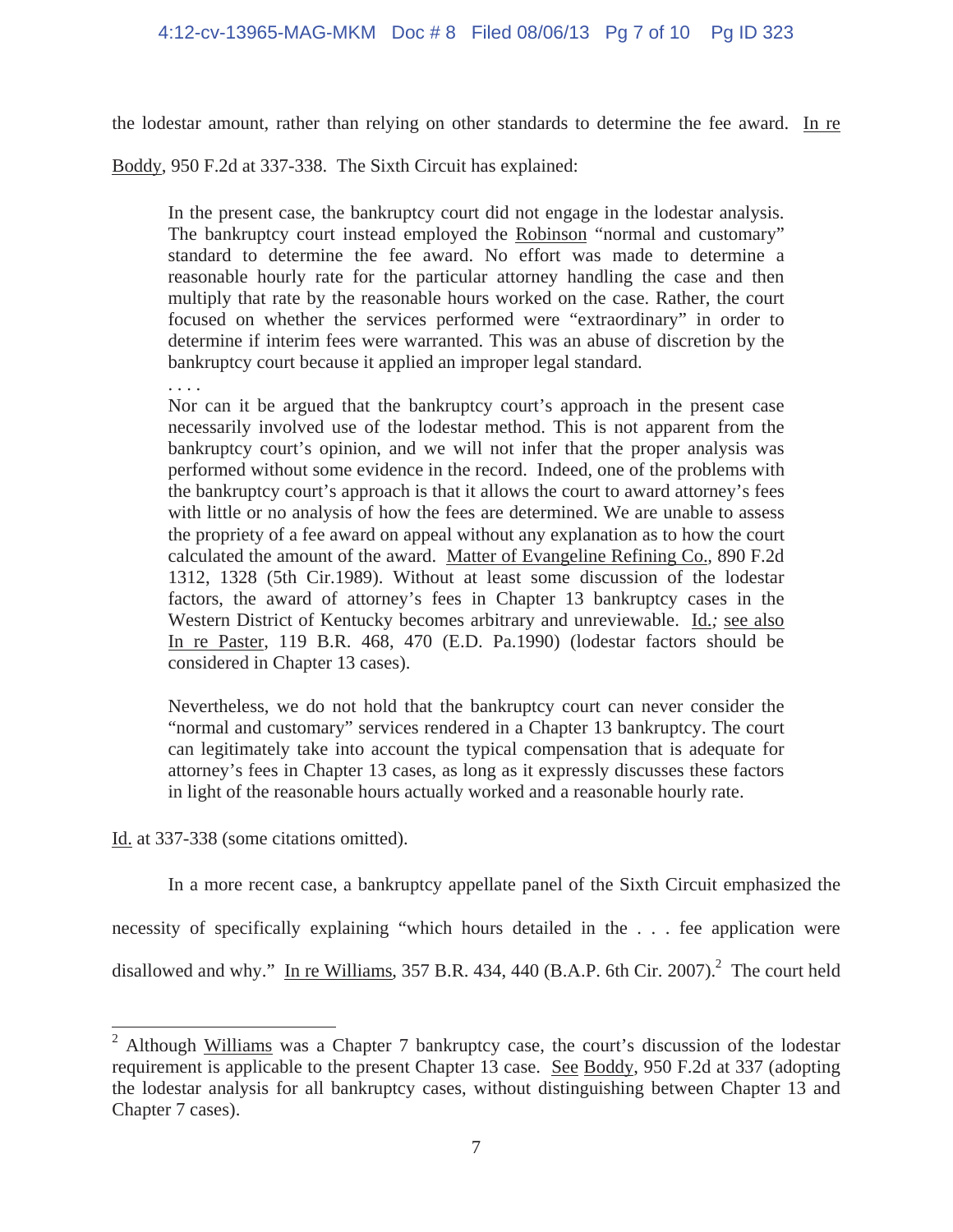that the failure to do so constitutes an abuse of discretion:

While the bankruptcy court discussed some of the factors which are subsumed in the lodestar analysis, such as the novelty and difficulty of the issues, it did not expressly calculate the lodestar amount by using the Sixth Circuit mandated methodology. This failure is legally erroneous. "At a minimum ... the bankruptcy courts must expressly calculate the lodestar amount when determining reasonable fees." Boddy*,* 950 F.2d at 338. The bankruptcy court did not determine the Appellant's reasonable hourly rate. Nor did the court explain which hours detailed in the Appellant's fee application were disallowed and why. The court focused instead on whether the tasks completed were above and beyond what it expected to be included in the presumptive fee. By applying this improper legal standard, the bankruptcy court abused its discretion. Boddy*,* 950 F.2d at 337. After the bankruptcy court conducts a lodestar analysis consistent with Boddy*,* the fee award may be lesser or greater than the presumptive fee.

Id. (emphasis in original).

 In the instant case, the parties dispute whether the lien strip proceedings conferred a reasonable benefit on the debtors or the estate.<sup>3</sup> The Bankruptcy Court concluded that the attempt to seek lien strip relief "was unlikely based on the debtor's own schedules" and was "the primary reason why . . . the fees were driven up as high as they are," B.R. at 260, but the Bankruptcy Court did not expressly determine which hours detailed in the fee application were disallowed or calculate the reasonable number of hours actually worked. Instead, the Bankruptcy Court declined to identify specific hours that would be disallowed, stating, "So rather than pick out specific hours, I will note that in making my reduction of \$800 that there were multiple adjournments of the confirmation hearing [and] some other issues outstanding . . .

." B.R. at 259-260 (emphasis added).

 $\overline{\phantom{a}}$ 

<sup>&</sup>lt;sup>3</sup> A Chapter 13 bankruptcy debtor may only attempt to modify an unsecured claim – not a secured claim. In re Lane, 280 F.3d 663, 669 (6th Cir. 2002). A secondary lien on a property is totally unsecured if a higher-priority secured claim is in an amount greater than the "security value," i.e. the value of the property. Id. As the Bankruptcy Court noted in its ruling, in the instant case it was "unlikely" that Appellee's lien strip efforts would be successful, because the value of the residential property as reported on the debtors' schedules exceeded the amount of the primary mortgage, rendering the second mortgage loan totally unsecured.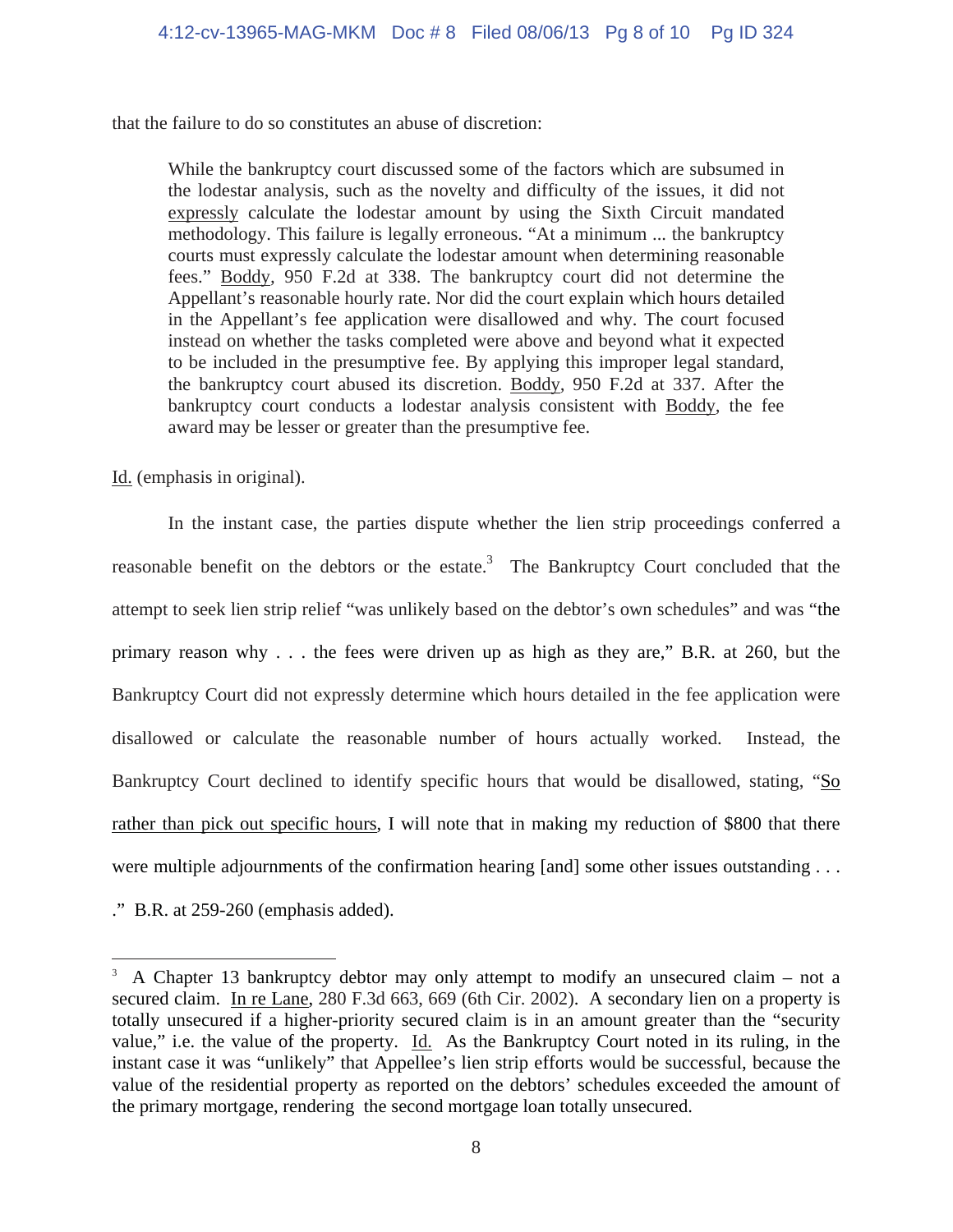#### 4:12-cv-13965-MAG-MKM Doc # 8 Filed 08/06/13 Pg 9 of 10 Pg ID 325

 The Court concludes that the Bankruptcy Court failed to properly apply the lodestar analysis. Rather than calculate the lodestar amount, the Bankruptcy Court reduced the fee award by a nominal amount – \$800 – without determining the reasonable number of hours actually worked by counsel. Because the Bankruptcy Court did not properly apply a binding legal standard, the Bankruptcy Court abused its discretion.

 Appellee cites one case to support the proposition that a bankruptcy court need not specifically discuss the reasonable hourly rate or hours worked, In re Big Rivers Elec. Corp., 252 B.R. 676 (W.D. Ky 2000). In Big Rivers, the district court concluded that the bankruptcy court "in essence performed a lodestar analysis" by discussing a variety of factors subsumed in the lodestar analysis, even though the bankruptcy did not expressly discuss the reasonable hours expended or whether the hourly rate was reasonable. Id. at 683. The court further concluded that the bankruptcy court "obviously found reasonable . . . the hourly rate." Id. However, this Court concludes that the non-binding decision in Big Rivers is not persuasive. First, Big Rivers was decided before Williams, which clearly articulated the requirement that a bankruptcy court must explicitly discuss the reasonable hourly rate and reasonable hours worked. Furthermore, the Court is not persuaded by the Big Rivers court's interpretation of Boddy; the Sixth Circuit in Boddy expressly required a specific calculation of the lodestar amount. Therefore, Big Rivers does not alter the Court's analysis.

#### **V. CONCLUSION**

 Because the Bankruptcy Court improperly applied the lodestar analysis, the Court reverses and remands the case for further proceedings. On remand, the Bankruptcy Court must undertake a proper lodestar analysis, including determination of the reasonable number of hours worked by the debtors' counsel.

9